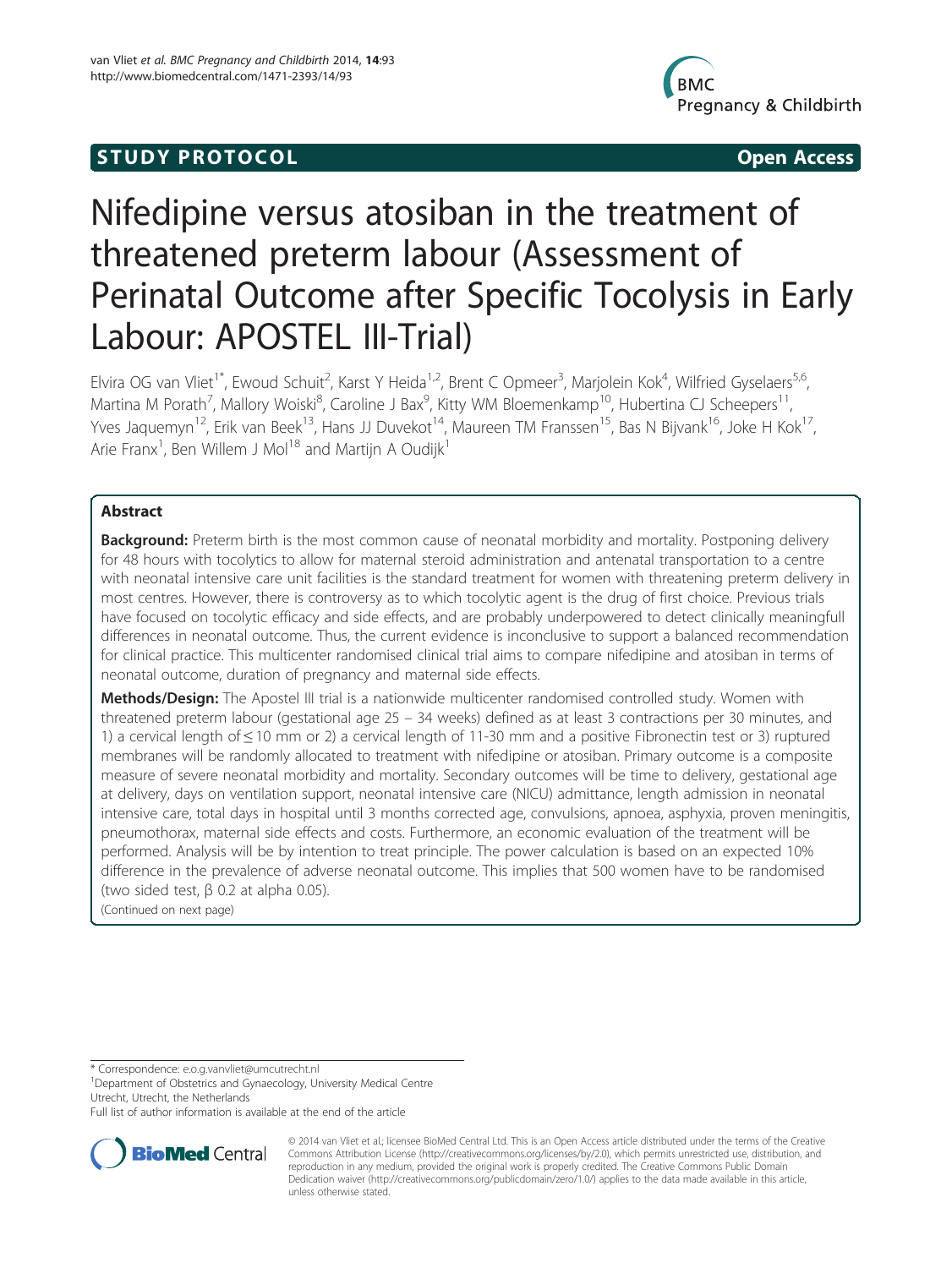#### (Continued from previous page)

Discussion: This trial will provide evidence on the optimal drug of choice in acute tocolysis in threatening preterm labour.

Trial registration: Clinical trial registration: [NTR2947,](http://www.trialregister.nl/trialreg/admin/rctview.asp?TC=2947) date of registration: June 20th 2011.

Keywords: Preterm birth, Tocolytics, Nifedipine, Atosiban, Outcome, Drug safety

#### **Background**

Preterm birth is the most common cause of neonatal morbidity and mortality worldwide [\[1](#page-4-0)]. In the USA, the rate of infants born before 37 weeks gestation is 12-13%; while in Europe and other developed countries these rates vary between 5-11% [[2,3\]](#page-4-0). Preterm birth accounts for approximately 75% of all neonatal deaths and 50% of childhood neurological morbidities [[4,5\]](#page-4-0) and puts a financial burden on the public health care system [\[6](#page-4-0)]. Neurodevelopmental impairments are frequently present in preterm infants, and are associated with gestational age [\[7](#page-4-0)]. Neonatal outcome is enhanced by antenatal corticosteroid administration and in-utero transfer to a tertiary care centre [\[8,9](#page-4-0)]. To optimize outcome in threatening preterm delivery, postponing delivery for 48 hours with tocolytic agents is common practice in most perinatal centres [[10](#page-4-0)], to allow maximal effect of maternal steroid administration and transportation of the mother to a centre with neonatal intensive care unit (NICU) facilities.

Several types of tocolytic drugs are commonly used as treatment in preterm labour. These include the β adrenoceptor agonist ritodrine hydrochloride, the oxytocin receptor antagonist atosiban and the calcium channel blocking agent nifedipine. Several meta-analyses indicate that tocolytic drugs are superior to placebo or other tocolytics at delaying delivery by 48 hours and 7 days [[11,12\]](#page-4-0).

However, controversy exists as to which tocolytic is the drug of first choice. The ideal drug of choice should be efficient in postponing preterm labour, have a favorable safety profile in both mother and fetus, and should reduce neonatal morbidity and mortality at a reasonable cost.

Studies on β adrenoceptor agonists have shown mixed results for postponing delivery compared to placebo [[13\]](#page-4-0). As  $\beta$  adrenoceptor agonists have substantial side effects, use has been largely abandoned from clinical practice. A Cochrane review on calcium channel blockers for inhibiting preterm labour showed that nifedipine significantly reduced delivery within seven days of receiving treatment as compared with any other tocolytic agent (relative risk (RR) 0.76; 95% confidence interval (CI) 0.60 to 0.97) [[14](#page-4-0)]. In addition, as compared to other tocolytics, calcium channel blockers also reduced the frequency of neonatal respiratory distress syndrome (RR 0.63; 95% CI 0.46 to 0.88), necrotising enterocolitis (RR 0.21; 95% CI 0.05 to 0.96), intraventricular haemorrhage (RR 0.59 95% CI 0.36 to 0.98) and neonatal jaundice (RR 0.73; 95% CI 0.57 to 0.93), and the requirement for women to have treatment ceased for adverse drug reaction (RR 0.14; 95% CI 0.05 to 0.36). The Cochrane review on oxytocin receptor antagonists for inhibiting preterm labour failed to demonstrate the superiority of atosiban over β adrenoceptor agonists (RR 0.98; 95% CI 0.68 to 1.41) or placebo (RR 2.5; 95% CI 0.51 to 12.35) in terms of tocolytic efficacy or infant outcomes [\[15](#page-4-0)]. On the other hand, atosiban is thought to be completely safe for the mother, whereas nifedipine may cause severe hypotension and fetal death [[16\]](#page-4-0). Such side effects could however not be demonstrated in a previous nationwide study in The Netherlands [[17\]](#page-4-0). Two small studies did not show a difference in effectiveness between nifedipine and atosiban [\[18,19\]](#page-4-0), however, more side effects were observed with the use of nifedipine, consisting of hypotension, tachycardia headache and vertigo. Neonatal outcome was not reported in one study, the other study did not show a difference.

Recently, a larger study was published,  $(n = 145)$  and found fewer failures within 48 hours for atosiban compared with nifedipine [[20](#page-4-0)]. However, nifedipine was associated with a longer postponement of delivery. Neonatal morbidity was comparable between the two groups, although the number of neonatal admissions to the NICU and length of postnatal hospital admission was significantly higher in the atosiban group as compared with the nifedipine group. The main outcome measure of these 3 trials were tocolytic efficacy and tolerability, but the trails may be underpowered to detect clinically meaningfull effects in neonatal outcome. Therefore, the evidence remains inconclusive to support a balanced recommendation for clinical practice as the ultimate goal of tocolysis is not only to postpone delivery, but to improve neonatal outcome. This multicenter randomised clinical trial aims to compare nifedipine and atosiban in terms of neonatal outcome, duration of pregnancy, maternal side effects and costs. The study is conducted within the Dutch Obstetric Consortium, a collaborative effort of obstetric clinics in The Netherlands to perform clinical trials.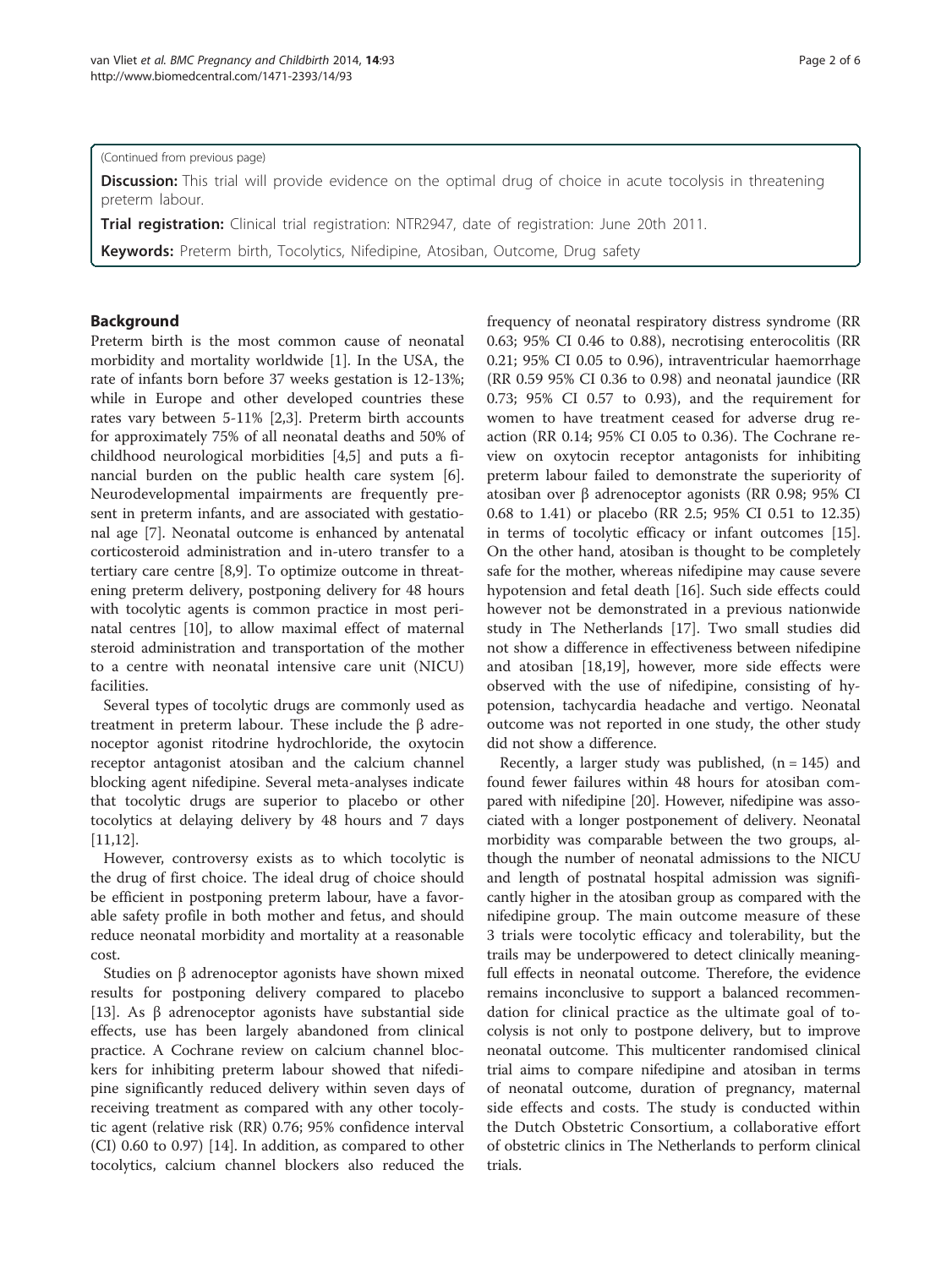#### Methods/Design

#### Aims

The objective of this study is to compare the effectiveness of the tocolytic agents nifedipine and atosiban in the improvement of neonatal outcome in women with threatened preterm labour with a gestational age between 25 – 34 weeks. Outcome is measured in terms of neonatal mortality and morbidity (chronic lung disease, severe intraventricular haemorrhage, periventricular leucomalacia, culture proven sepsis, necrotizing enterocolitis), gestational age at delivery, maternal side effects and costs.

#### Participants/eligibility criteria

We included women with a high risk of preterm birth. Women, aged ≥18 years, with threatened preterm labour and a gestational age between 25 and 34 weeks are eligible for participation in the Apostel III trial. The diagnosis of threatened preterm labour is defined by uterine contractions, at least 3 contractions per 30 minutes, and one of the following: 1) a cervical length of ≤10 mm or 2) a cervical length of 11-30 mm and a positive Fibronectin test or 3) ruptured amniotic membranes. Patients with singleton or twin pregnancies are eligible, independent of the position of the fetus.

Exclusion criteria are presence of a contra-indication for tocolysis (severe vaginal bleeding, signs of fetal distress or intrauterine infection, hypertension or use of anti-hypertensive medication, myocardial infarction (<1 month), unstable angina pectoris), cerclage, > 5 cm cervical dilatation, neonates suspected of chromosomal or structural anomalies and tocolytic treatment for >6 hours prior to arrival in a participating centre.

#### Procedures, recruitment, randomization and collection of baseline data

The study will be a nationwide multicentre randomised controlled trial conducted within the Dutch Obstetric Consortium. The Dutch Obstetric Consortium is a research collaboration of obstetric clinics in the Netherlands. All 10 Dutch perinatal centres with NICU facilities will participate in the trial. In addition, 10 large teaching hospitals in the Netherlands and 2 perinatal centres in Belgium will participate in this trial.

Eligible women will be identified by the staff and/or local research coordinator of the participating hospitals. After counselling and reading the patient information form, patients will be asked for written informed consent. We will provide patient information in Dutch and English. After informed consent, baseline demographics, obstetric and medical history of patient will be entered in a web-based database, which will also facilitate randomisation. Randomisation will be performed by a web based computerized program using permutedblock randomisation. Randomisation allocation will be in a 1:1 ratio for Nifedipine or Atosiban, block size will be 4.

As this is a comparison of oral medication and intravenous medication, and as both group are treated with active medication, the study will not be blinded.

#### Interventions

Patients are allocated to nifedipine or atosiban for 48 hours. In the nifedipine group, the initial dose will be  $2 \times 10$  mg nifedipine capsules orally in the first hour, followed by 20 mg nifedipine retard per 6 hours for the next 47 hours. In the first hour after starting nifedipine, blood pressure and heart rate will be measured every 15 minutes. If blood pressure remains within the normal limits, treatment will be continued and blood pressure and heart rate will be measured 4 times every 24 hours.

In the atosiban group, a bolus injection of 6.75 mg i.v. in 1 minute, followed by 18 mg/hour for 3 hours, followed by a maintenance dosage of 6 mg/hour for 45 hours.

Antenatal corticosteroids will be administered according to the clinical guideline. Prophylactic treatment with antibiotics is at the decision of the attending physician. When the attending physician considers escape medication, this can be discussed with a perinatologist who will be available for study questions 24 hours per day.

#### Outcome measures

#### Primary outcome measures

The primary outcome measure will be a composite of adverse neonatal outcome, including bronchopulmonary dysplasia (BPD), periventricular leucomalacia (PVL) > grade 1, intraventricular haemorrhage > grade 2, necrotising enterocolitis (NEC) > stage 1 [[21](#page-4-0)], culture proven sepsis and in-hospital death.

The diagnosis of BPD will be made according to the international consensus guideline as described by Jobe and Bancalari [\[22](#page-4-0)] at time of discharge home or at 36 weeks of corrected gestational age. PVL > grade 1 and intraventricular haemorrhage > grade 2 will be diagnosed by repeated neonatal cranial ultrasound by the neonatologist according to the guidelines on neuro imaging described by de Vries [\[23\]](#page-5-0) and Ment et al. [\[24](#page-5-0)] NEC will be diagnosed according to Bell [[21\]](#page-4-0), > stage 1. Culture proven sepsis is diagnosed on the combination of clinical signs and positive blood cultures.

#### Secondary outcome measures

Secondary outcomes will be time to delivery, gestational age at delivery, days on ventilation support, length of admission in neonatal intensive care, convulsions, apnoea, asphyxia, proven meningitis, pneumothorax, total days in hospital until 3 months corrected age. Furthermore we will examine differences in maternal mortality and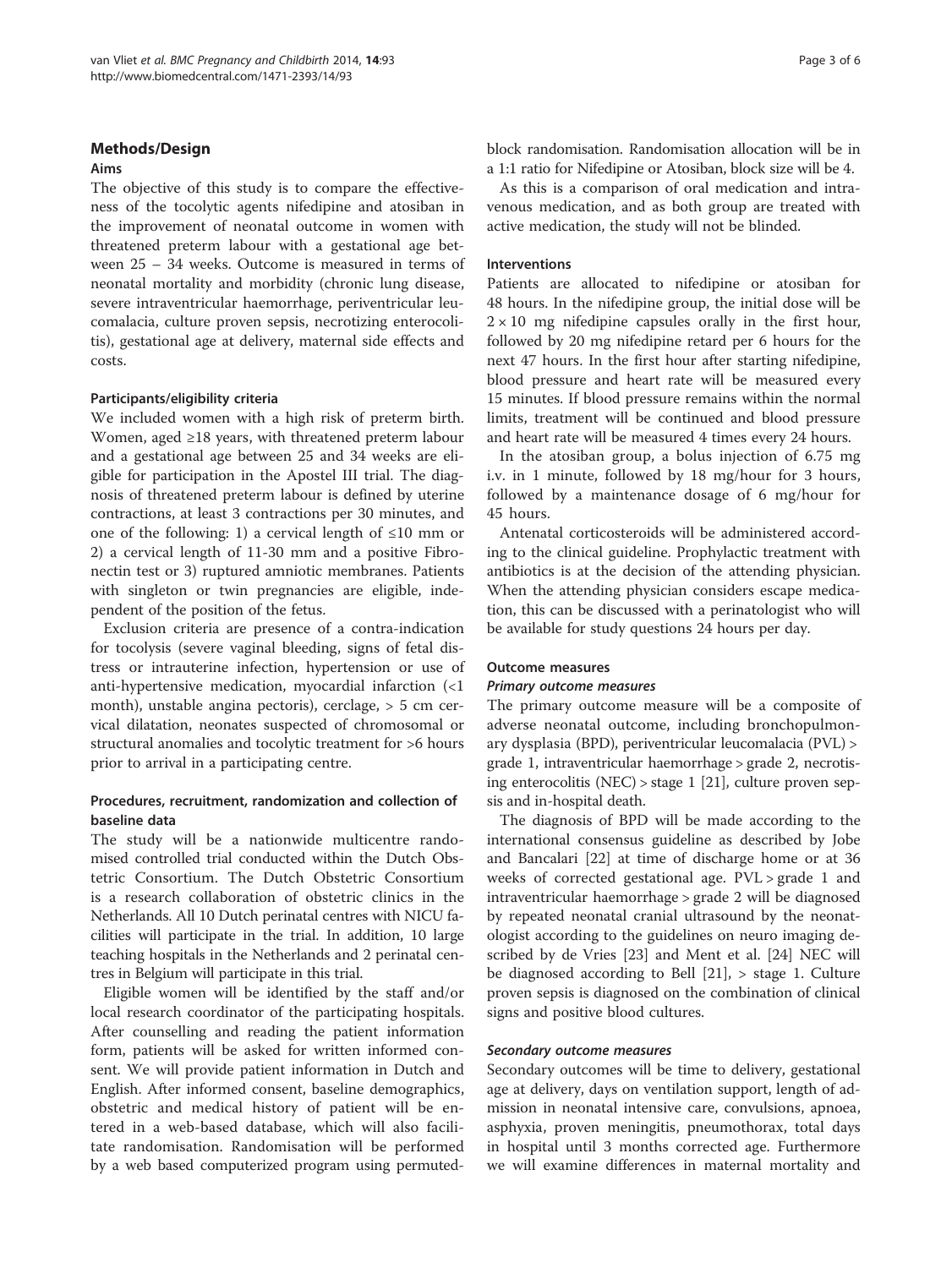maternal side effects leading to discontinuation of study medication.

#### Follow-up of women and infants

All details of delivery, maternal and neonatal assessments during pregnancy and postpartum are recorded in a web-based Case Report Form (CRF). Details of neonatal admission are also recorded. Long-term follow up of children is dependent on future funding.

## Statistical issues

#### Sample size

The sample size is calculated based on a 10%- reduction of the composite poor neonatal outcome from 25% in the atosiban arm to 15% in the nifedipine arm. With a beta of 0.2 and alpha of 0.05 we have to randomize 500 patients (250 in each arm).

#### Data analysis

Data will be analyzed according to the intention to treat principle. The main outcome variable, 'adverse neonatal outcome', will be assessed by calculating rates in the two groups, relative risks and 95% confidence intervals as well as numbers needed to treat. To evaluate the potential of each of the strategies, we will also perform a per protocol analysis, taking into account only those women that were treated according to protocol. Time to delivery will be evaluated by Cox proportional hazards regression and Kaplan-Meier estimates, with account for differing durations of gestation at entry, and will be tested with the Log rank test. The other secondary outcome measures will be approached similarly to the primary outcome measure.

Furthermore, we plan to separately report on the treatment effect in the following subgroups: 1) PPROM versus intact membranes 2) GA < 30 weeks versus > 30 weeks, 3) fibronectin positive women only, 4) women with a cervix length < 10 mm, 5) multiple pregnancies, and 6) women with a history of preterm birth.

#### Interim analysis

An interim analysis is planned after the follow up data of the first 150 women that have been included is obtained. The interim analysis will be performed by an independent person and results will be reported to a data safety and monitoring committee (DSMC) for safety and relevance. As an indication, the trial will be stopped if there is a significant difference in the primary outcome, i.e. a poor neonatal outcome, at  $p < .005$  (2-sided). However, the DSMC is free to make its own judgment.

#### Data safety monitoring committee

Serious Adverse Events (SAEs) and Suspected Unexpected Serious Adverse Reactions (SUSARs) will be reported

#### Economic evaluation

We plan an economic evaluation of the costs and health effects of nifedipine and atosiban. The economic evaluation will be set up as a cost-effectiveness analysis (CEA) in which we will calculate the cost per prevented case of poor neonatal outcome. To evaluate cost-effectiveness within a long term horizon, downstream costs associated with poor neonatal outcome are estimated, and included in the analysis as a cost-to-benefit ratio. In a cost-utility analysis, with QALYs calculated from average life expectancy and utilities for severe neonatal morbidity, the incremental cost-effectiveness will be expressed as costs per QALY gained. In sensitivity analyses, the impact of parameter uncertainty and stochastic uncertainty is assessed, and the results are visualized in cost-effectiveness planes and cost-effectiveness acceptability curves.

In our economic analysis, we distinguish three cost stages (antenatal stage, delivery/childbirth stage and postnatal stage), and three cost categories: 1) direct medical costs i.e. all costs in the health care sector 2) direct nonmedical costs i.e. costs outside the health care sector that are affected by health status or health care, and 3) indirect costs of the pregnant woman and her partner, for example costs of sick leave. For each stage and cost category, costs are measured as the volumes of resources used multiplied with appropriate valuations based on national reference prices, cost-per-unit estimates, or reimbursement fees.

Volumes of health care resource use are measured alongside the clinical study as part of the CRF as well as with questionnaires. Questionnaires will be based on the iMTA Medical Consumption Questionnaire (MCQ) and the Productivity Costs Questionnaire (PCQ) to collect data regarding health care consumption (e.g. number of GP contacts or outpatient visits, hospital admissions, and drug use), travel and time costs and productivity loss during follow-up at 6-month intervals. These questionnaires will be adapted to include only resources relevant to this study, and to document absence from paid work by the partners.

For an evaluation from a societal perspective, valuations of direct medical resources are estimated comprising 'true economic' costs, i.e. including shares of fixed costs and hospital overheads. Dutch reference prices are used where available. Otherwise, costs per unit are estimated for at least one teaching and one non-teaching hospital. Calculations based on reimbursement fees is added to our analysis to represent the payers perspective.

Indirect costs are quantified but remain unvalued. Study-specific costs are excluded from analysis.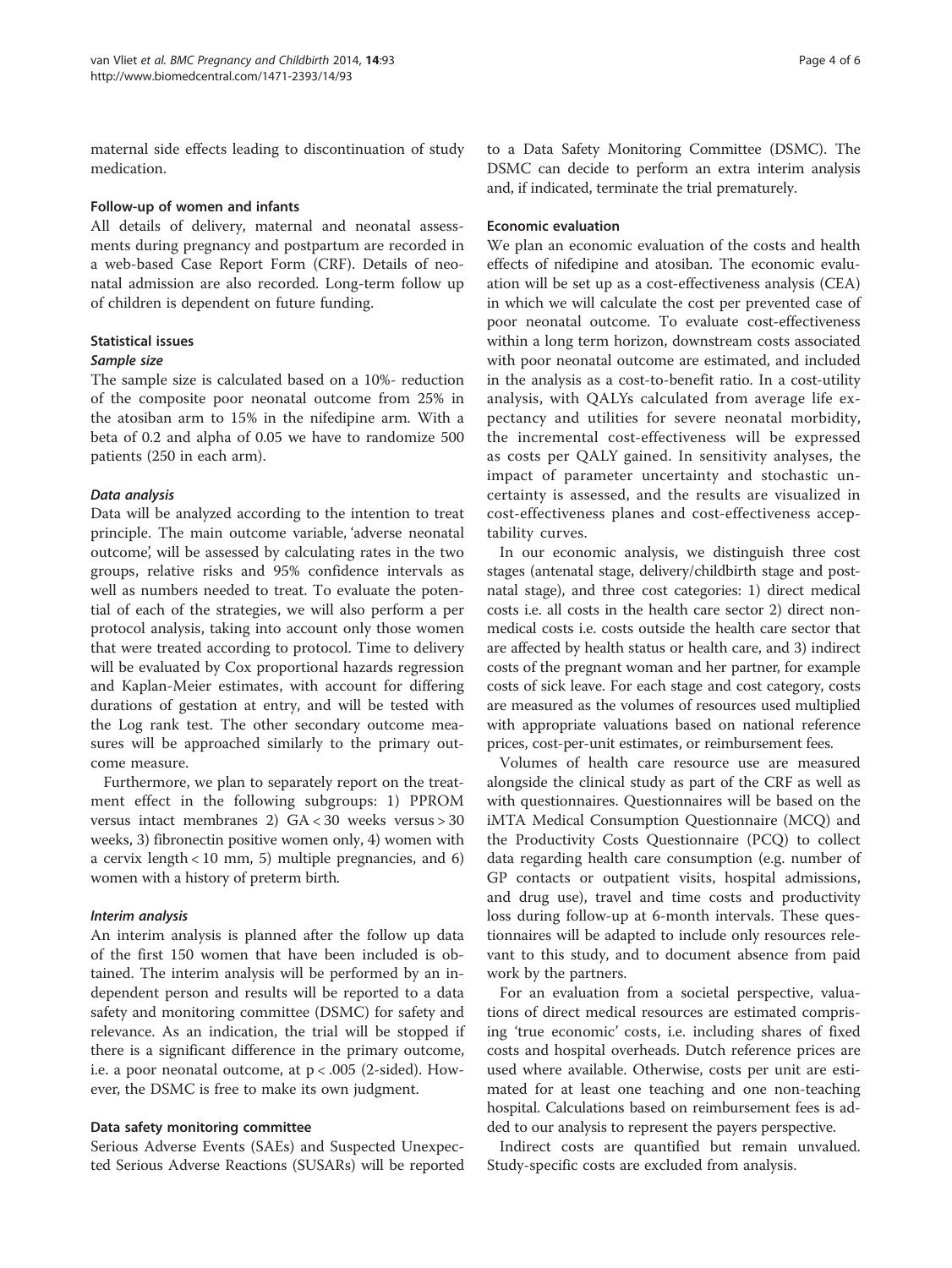#### <span id="page-4-0"></span>Ethical considerations

This study has been approved by the ethics committee of the Academic Medical Centre Amsterdam (Reference number MEC AMC 09/258) and by the boards of management of all participating hospitals. This trial is registered in the Dutch Trial Register, NTR 2947, [http://](http://www.trialregister.nl) [www.trialregister.nl](http://www.trialregister.nl), date of registration: June 20<sup>th</sup> 2011.

#### **Discussion**

Preterm birth is an important cause of neonatal morbidity and mortality. Outcome of preterm infants can be improved and health care consumption and costs reduced by postponing delivery for 48 hours with tocolytic agents to allow maximal effect of maternal steroid administration and transportation of the mother to a centre with NICU facilities. The optimal type of tocolytic drug should improve neonatal outcome, be effective in delaying delivery, and safe for both mother and fetus. This trial will provide evidence on these subjects on the tocolytic drugs nifedipine and atosiban.

#### Abbreviations

NICU: Neonatal intensive care unit; CRF: Case report form; BPD: Bronchopulmonary dysplasia; PVL: Periventricular leucomalacia; NEC: Necrotising enterocolitis; SAE: Serious adverse events; SUSAR: Suspected unexpected serious adverse reactions; DSMC: Data safety and monitoring committee.

#### Competing interests

The authors declare that they have no competing interests.

#### Authors' contributions

MO, BWM, BO and JK were involved in conception and design of the study. MO, BWM and EvV drafted the manuscript. All authors mentioned in the manuscript are member of the Apostel-III study group or collaborators. They are local investigators at the participating centers, and participated in the design of the study during several meetings. All authors edited the manuscript and read and approved the final draft of the manuscript.

#### Acknowledgements

This study is funded by ZonMW, project number 836011005.

#### Author details

<sup>1</sup>Department of Obstetrics and Gynaecology, University Medical Centre Utrecht, Utrecht, the Netherlands. <sup>2</sup>Julius Centre for Health Sciences and Primary Care, University Medical Centre Utrecht, Utrecht, the Netherlands. <sup>3</sup>Clinical Research Unit, Academic Medical Centre, Amsterdam, the Netherlands. <sup>4</sup>Department of Obstetrics and Gynaecology, Academic Medical Centre, Amsterdam, the Netherlands. <sup>5</sup>Department of Obstetrics and Gynaecology, Ziekenhuis Oost-Limburg, Genk, Belgium. <sup>6</sup>Department of Physiology, Hasselt University, Diepenbeek, Belgium. <sup>7</sup>Department of Obstetrics and Gynaecology, Máxima Medical Centre, Veldhoven, the Netherlands. <sup>8</sup>Department of Obstetrics and Gynaecology, Radboud University Nijmegen Medical Centre, Nijmegen, the Netherlands. 9 Department of Obstetrics and Gynaecology, VU Medical Centre, Amsterdam, the Netherlands. <sup>10</sup>Department of Obstetrics and Gynaecology, Leiden University Medical Centre, Leiden, the Netherlands. <sup>11</sup> Department of Obstetrics and Gynaecology, Maastricht University Medical Centre, Maastricht, the Netherlands. <sup>12</sup>Department of Gynecology and Obstaetrics, Antwerp University Hospital, Antwerp, Belgium. 13Department of Obstetrics and Gynaecology, Sint Antonius Hospital, Nieuwegein, the Netherlands. <sup>14</sup>Department of Obstetrics and Gynaecology, Erasmus Medical Centre, Rotterdam, the Netherlands. <sup>15</sup>Department of Obstetrics, University Medical Centre, University of Groningen, Groningen, the Netherlands. <sup>16</sup>Department

of Obstetrics and Gynaecology, Isala Clinics, Zwolle, the Netherlands. <sup>17</sup>Department of Neonatology, Academic Medical Centre, Amsterdam, the Netherlands. <sup>18</sup>The Robinson Institute, School of Paediatrics and Reproductive Health, University of Adelaide, Adelaide, Australia.

#### Received: 29 January 2014 Accepted: 27 February 2014 Published: 3 March 2014

#### References

- 1. Berkowitz GS, Papiernik E: Epidemiology of preterm birth. Epidemiol Rev 1993, 15:414–443.
- 2. Slattery MM, Morrison JJ: Preterm birth. Lancet 2002, 360:1489-1497.
- Zeitlin J, Szamotulska K, Drewniak N, Mohangoo A, Chalmers J, Sakkeus L, Irgens L, Gatt M, Gissler M, Blondel B: Preterm birth. BJOG 2013, 120:1356–1365.
- 4. Ananth A, Cintzileos A: Epidemiology of preterm birth and its clinical subtypes. J Matern Fetal Neonatal Med 2006, 19:773–782.
- 5. Goldenberg RL, Culhane JF, Iams JD, Romero R: Epidemiology and causes of preterm birth. Lancet 2008, 371:75–84.
- 6. Gilbert WM, Nesbitt TS, Danielsen B: The costs of prematurity: quantification by gestational age and birth weight. Obstet Gynecol 2003, 102:488–492.
- 7. Moore T, Hennessy EM, Myles J, Johnson JS, Draper ES, Costeloe KL, Marlow NJ: Neurological and developmental outcome in extremely preterm children born in England in 1995 and 2006: the EPICure studies. BMJ 2012, 345:e7961.
- 8. Roberts D, Dalziel S: Antenatal corticosteroids for accelerating fetal lung maturation for women at risk of preterm birth. Cochrane Database Syst Rev 2006, 19(3):CD004454.
- 9. Rautava L, Eskelinen J, Häkkinen U, Lehtonen L: 5-year morbidity among very preterm infants in relation to level of hospital care. JAMA Pediatr 2013, 167(1):40–46.
- 10. Hehiri MP, O'Connor HD, Kent EM, Robson MS, Keane DP, Geary MP, Malone FD: Early and late preterm delivery rates- a comparison of differing tocolytic policies in a single urban population. J Matern Fetal Neonatal Med 2012, 25(11):2234–2236.
- 11. Haas DM, Imperiale TF, Kirkpatrick PR, Klein RW, Zollinger TW, Golichowski AM: Tocolytic therapy: a meta-analysis and decision analysis. Obstet Gynecol 2009, 113(3):585-594
- 12. Haas DM, Caldwell DM, Kirkpatrick P, McIntosh JJ, Welton NJ: Tocolytic therapy for preterm delivery: systematic review and network metaanalysis. BMJ 2012, 345:e6226.
- 13. Berkman ND, Thorp JM Jr, Lohr KN, Carey TS, Hartmann KE, Gavin NI, Hasselblad V, Idicula AE: Tocolytic treatment for the management of preterm labor: A review of the evidence. Am J Obstet Gynecol 2003, 188(6):1648–1659.
- 14. King JF, Flenady VJ, Papatsonis DN, Dekker GA, Carbonne B: Calcium channel blockers for inhibiting preterm labour. Cochrane Database Syst Rev 2003, 1:CD002255.
- 15. Papatsonis D, Flenady V, Cole S, Liley H: Oxytocin receptor antagonists for inhibiting preterm labour. Cochrane Database Syst Rev 2005, 20(3):CD004452.
- 16. van Veen AJ, Pelinck MJ, van Pampus MG, Erwich JJ: Severe hypotension and fetal death due to tocolysis with nifedipine. BJOG 2005, 112(4):509–510.
- 17. de Heus R, Mol BW, Erwich JJ, van Geijn HP, Gyselaers WJ, Hanssens M, Härmark L, van Holsbeke CD, Duvekot JJ, Schobben FF, Wolf H, Visser GH: Adverse drug reactions to tocolytic treatment for preterm labour: prospective cohort study. BMJ 2009, 338:b744.
- 18. Kashanian M, Akbarian AR, Soltanzadeh M: Atosiban and nifedipin for the treatment of preterm labor. Int J Gynaecol Obstet 2005, 91:10–14.
- 19. Al-Omari WR, Al-Shammaa HB, Al-Tikriti EM, Ahmed KW: Atosiban and nifedipine in acute tocolysis: a comparative study. Eur J Obstet Gynecol Reprod Biol 2006, 128:129–134.
- 20. Salim R, Garmi G, Nachum Z, Zafran N, Baram S, Shalev E: Nifedipine compared with atosiban for treating preterm labor. Obstet Gynecol 2012, 120:1323–1331.
- 21. Bell MJ: Neonatal necrotizing enterocolitis. Ann Surg 1978, 187:1-7.
- 22. Jobe AH, Bancalari E: Bronchopulmonary dysplasia. Am J Respir Crit Care Med 2001, 163:1723–1729.